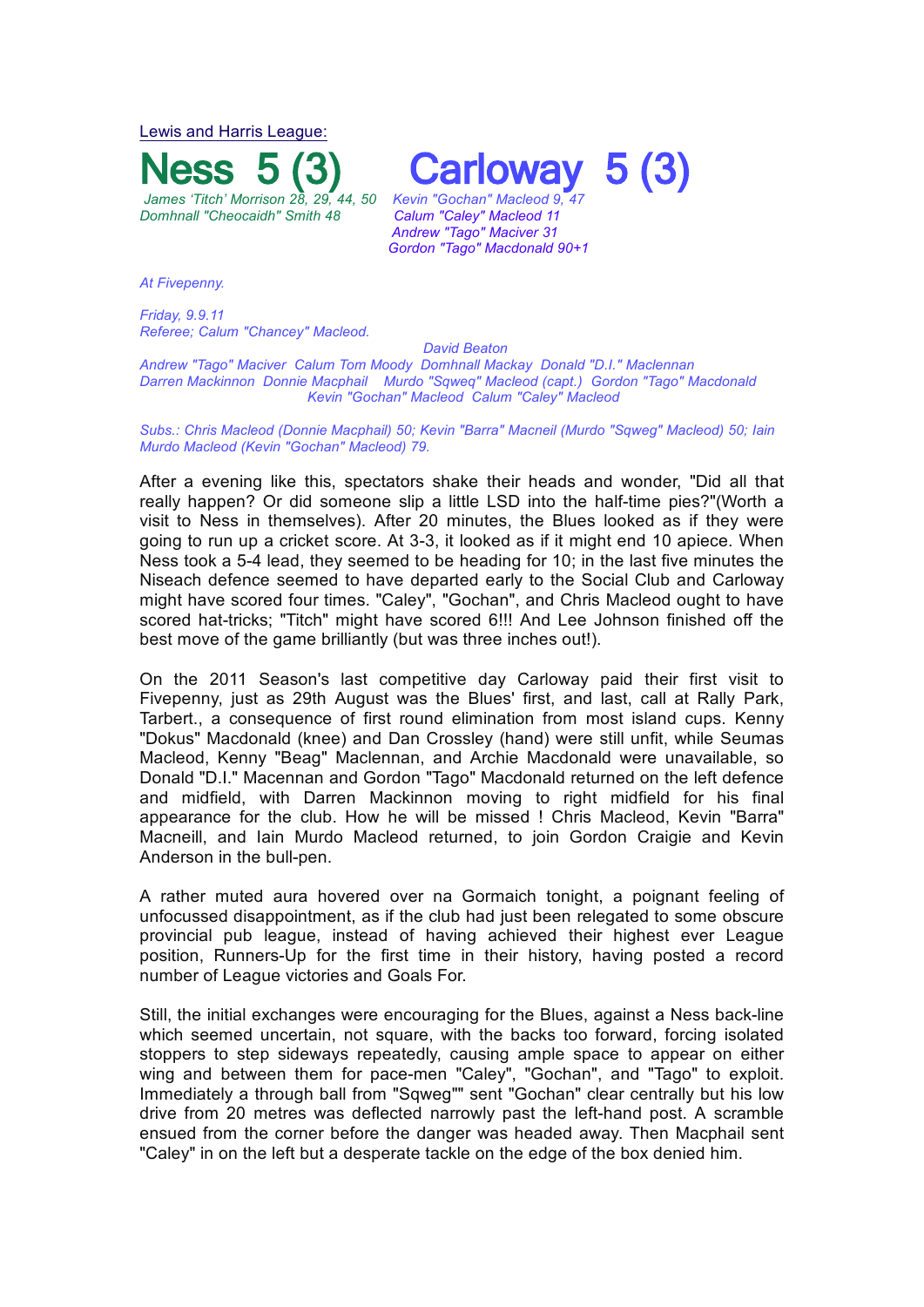The signs were ominous for the Niseachs at this point, as the high back-line failed to cover space and were unsure of marking. A careful Blues' build-up across the line in 9 minutes saw Moody slip through the perfect wrecker to "Gochan" midway inside and behind the back, left of stopper, to run though unguarded space, draw the keeper, and slot home low to his right from 20 metres. Two minutes later "Gochan" in the centre circle played back rightish to Mackinnon, who emulated Moody's pass, this time to "Caley" moving through on the left to slip past the keeper to his right.

A record score seemed possible as Ness struggled to find a shape: in 18 minutes Macphail sent "Gochan" clear once more, but his drive was blocked. A minute later a flowing move involving "Pongo", Macphail, and Mackinnon released "Gochan" to run in and convert, but a dubious offside call ruled it out. On 26 minutes the romp continued when yet another delightful Moody through ball found "Tago" advancing unhindered behind the line but, one-on-one, the goalie second-guessed him brilliantly to block low to his right.

It was fateful two minutes later a Ness break on the right saw the ball played across the 18-metre line and a snap right-footer from James Morrison surprised Beaton to his right; he got an arm to it, low, but it spun up into the roof, then back, of the net. On Ness's next attack, again on the right, a throw-in won 20 metres from the goalline came in high and Morrison got the slightest of touches to deceive Beaton on the drop at the near post and send the ball bouncing home high, between post and keeper. Two minutes later, it was 3-2 to Carloway, when the ball was played along the back-line for "Pongo" to burst forward on one of his trademark runs, deep into the Ness half centrally, one-two with "Gochan", before squeezing the ball home from 12 metres off the unlucky keeper's left arm. Three goals in three minutes!

Strangely, the Blues' centre now began to disappear as a pacy Niseach midfield, supplied by ballwinner Cheocaidh and playmaker Campbell, surged. However, the final ball kept letting them down: on 34 minutes Johnson shot past; then a Morrison turn and shot from 20 metres was safely held. An Angie Campbell free-kick from 22 metres crept past, before Carloway replied with a "Caley" corner on the left which led to a "Tago" header being headed off the line. One minute from half-time, groantime once more for the Blues: another Morrison snap-shot from the edge of the box seemed safely held by Beaton above his head, then dropped behind him to bounce home.

Where this all might end was unpredictable: both defences were floundering, unable to deny space or combat pace; Ness's midfield was energetic but unfocussed, Carloway's non-existent, while both attacks ran free at will. Right away, the best move of the contest went unrewarded. Ness won the ball in defence, on the right. A rapid switch to central midfield saw the ball returned fast to Lee Johnson breaking into the Carloway half on the right. A fast return forward into the centre saw an exquisite reverse pass find him racing on into the Carloway box on the right. He drew Beaton perfectly, then scoop-lobbed the ball over him from 16 metres, and over the bar, when it looked in! What a goal that would have been! One to rival Cheocaidh's incredible up-and-under against the Blues in 2009!

Immediately Carloway broke free through the middle, rightish, and "Caley" supplied "Gochan" beautifully to race in and stroke home from 16 metres to the keeper's left. One minute later it was all-square again when a Niseach corner on the left was met 8 metres out in front of goal by Cheocaidh, climbing highest in a ruck of players, to nod down carefully just inside the Carloway right-hand post. From the kick-off Carloway lost the ball on the edge of the Ness area. It was played forward rapidly to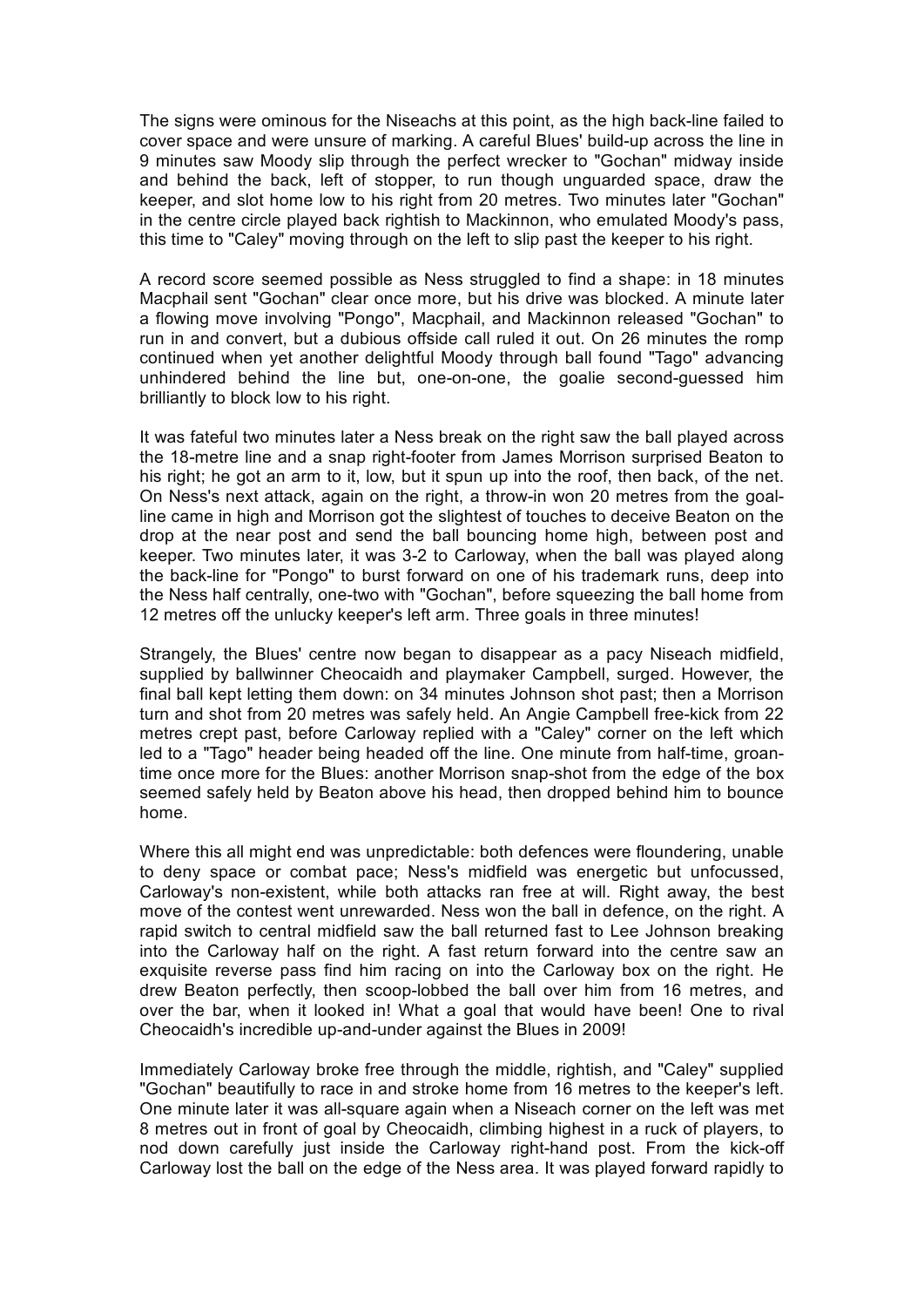the Niseach midfield, then moved on at speed between right and centre for Morrison, just inside the Blues' half, to race in from the left across "Pongo" and behind Mackay and gather, carry forward and stroke home from 20 metres, low to the advancing Beaton's right hand. Another three goals in three minutes!

Na Gormaich now had to chase the game and abandoned all caution - and shape to attack; but the pace of the Ness breaking, through midfield and on either wing amplified by the arrival of the formidable Sam Macsween - continually threatened. Fortunately for the Blues, their finishing did not match the outfield play. On 68 minutes Chris Macleod was played through the centre; "Gochan" supplied the wallpass, but Macleod's drive from 20 metres went straight at the keeper.

On 79 minutes Macsween escaped Mackay down the right but rocketted over from 18 metres, before "Tago", likewise, got away on the Carloway left but his sweeping cross-shot was scrambled away off the line for a corner. Moody rose to head the resulting corner just wide. The game seemed over when a sudden raft of chances dropped on the Blues in injury-time. A "Pongo" run once more took him into the heart of the Ness defence, where he supplied the perfect diagonal behind the defender for "Tago" to finish perfectly with a superb low cross-shot from 16 metres on the left across the keeper and just inside the far post.

A minute later the ball came to "Caley", running into the box from the right, but his shot from 12 metres was blocked for a corner. The corner bobbled along the Ness goal, 6 metres out, to Mackinnon but he somehow stabbed the ball outside the Niseach left-hand post. Right on the whistle a long ball found an unmarked Chris Macleod rushing into the Niseach box but he contrived to whack the ball against the keeper from 12 metres, and wide.

A weird night all told where Ness came very close to blowing away that tiresome mantra, "*Carloway haven't lost to Ness since ...*" decisively, yet, at the same time, Carloway could equally have succeeded in inflicting serious pain on their opponents instead. Perhaps a draw was a fair result. Both sides had multiple weaknesses on the night, only one or two strengths. Ness didn't settle on a consistent defensive formation throughout, and though Angie Campbell and Cheocaidh fought hard to establish a channelled pattern out of defence to midfield, then release the front-runners, with Morrison and Johnson repeatedly on the move, it was basically pace that created the chances. A job for the close season: practise shooting.

Carloway had a night to forget: at best, this uncharacteristically inept performance, which evinced a persistent lack of touch and tactical nous, was a reflection of a general sense of distraction permeating the squad. At worst, it demonstrated an arrogant contempt for the boys of Ness, as if the hard work was over last week versus Back, and that a match against the likes of Ness was simply a footnote, an afterthought to a season already completed. A worrying note for the Blues was the ease with which the fast breaks out of the Niseach midfield resulted in the Carloway back men so often left well behind in the slipstreams of fast- breakers like Morrison and Macsween. The absence of Dan Crossley and Seumas Macleod left a gaping hole in midfield and this meant that "Tago" had to drop back repeatedly to gather, then run, Mackinnon to lie well back. This left "Gochan" and "Caley" to run at the opposing defence, unsupported, and though frequently successful in creating space and chances, concerted build-up was rare.

Ness Man of the Match: James "Titch" Morrison.